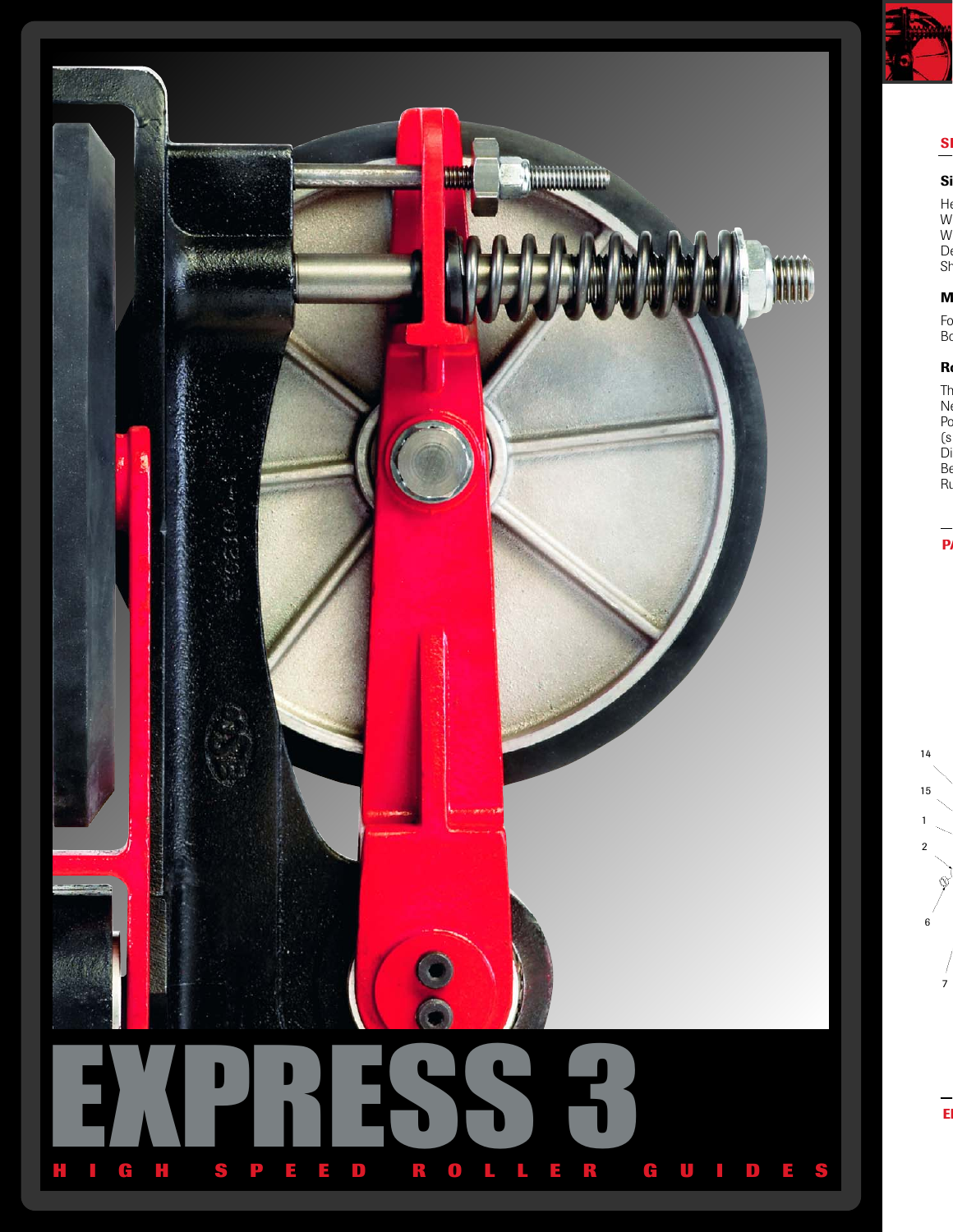# BIG WHEEL. BIG DEAL.

**THE**<br>THE RIC<br>PEI **EXPRESS-3 ROLLER GUIDE REPRESENTS A GROUNDBREAKING COMBINATION OF ELEVATOR RIDE QUALITY, VALUE, AND EASE-OF-USE. THE CULMINATION OF <sup>A</sup> HALF-CENTURY OF ELSCO EXPERTISE IN IMPROVING RIDE QUALITY, THE 10-INCH EXPRESS-3 UTILIZES A PATENT-PENDING, SHOCK ABSORBING PIVOT BEARING TO ISOLATE THE ELEVATOR CABIN AND** ITS OCCUPANTS FROM UNEVEN OR MISALIGNED RAILS. THE RESULT IS A COMPACT, LIGHT-WEIGHT ROLLER GUIDE THAT IS THE IDEAL CHOICE FOR HIGH-SPEED APPLICATIONS WHERE **LOW NOISE AND A FIRST-CLASS RIDE ARE OF THE UTMOST IMPORTANCE.**

# **FEATURES OF THE EXPRESS-3 GUIDE:**

**1. Ten-Inch Roller Wheels** spread impacts over a larger area of the wheel arc, providing a smoother, quieter ride. The large wheel also reduces RPM, reducing the possibility of bearing noise and lengthening wheel life.

### **2. Innovative Elastomeric Bearings**

incorporate bonded rubber at the pivot point of the wheel-arm assembly. This patent-pending component eliminates nearly all metal-to-metal contact between the arms and the base, effectively isolating the elevator cabin from the noise and vibration caused by uneven or misaligned rails. The bearing also acts as a torsional spring damper, resisting the pivoting action of the arm and dissipating energy.

### **3. Neoprene Rubber Roller Wheels**

are specially compounded and rigorously tested to ensure a smooth, silent ride. Only genuine ELSCO neoprene wheels provide the damping characteristics essential to ride quality, and only genuine ELSCO wheels are engineered with high "memory" characteristics that prevent flat spots. ELSCO rollers are precision ground to within .002 inches (,051mm) "Total Indicator Reading" for perfect roundness and concentricity, then 100% inspected under stress to ensure a secure bond between tire and hub.

**4. Precision Ball Bearings** guarantee years of silent use. ELSCO specifies bearings intended for the high RPMs and demanding loads of electric motors – conditions far more rigorous than typically seen in elevator applications. This means that even after years of operation and tens of millions of cycles, only ELSCO roller wheels remain completely silent. Each bearing bore is machined to a tolerance of five ten-thousandths (.0005) of an inch (,0127mm), and two bearings are pressed into each wheel by a computer-driven press, ensuring perfect fit and alignment.

# **5. Fully Adjustable Stabilizing**

**Springs** allow the car to float between the rails, eliminating the bumps and vibrations that adversely affect ride quality.

**6. Independent Adjustable Stops** enable simple, precise control of the car's overall float between the rails, in both postwise and front-to-back axes. Adjustable stops are a standard feature on the Express-3 guide.

# **7. Durable Structural Components.**

ELSCO castings are made from hightensile-strength ductile iron and aluminum for an optimal combination of strength,

> **Many factors must be considered when making a guide selection. Please call us to discuss your specific application.**



**1**

**ELSCO roller guides and swivel sliding guide shoes offer a cost-effective approach for improving elevator ride quality by reducing the need for expensive, labor-oriented solutions and ongoing med solutionally, to elevate**<br> **matrix** why, to elevate **contractors around the world, the ELSCO name is synonymous with quality and value. At ELSCO, We are ride quality.**

**2**

■■■■■■■■■■■■■■■■■■■■ ■■■■■■■■■■■■■■■■■■■■ ■■■■■■■■■■ ■■■■■■■■■■ ■■■ ■■■ **A typical install Passenger Elevator Cabin guides for High-Rise Traction Elevator. Speed: 1,000 fpm (5,0 m/s). Capacity: 3,500 lbs. (1.600 kg).**

**7**

**3**

**5**

**6**

**4**

-See inside for mounting instructions.



**410.363.9020 info@elscoguides.com**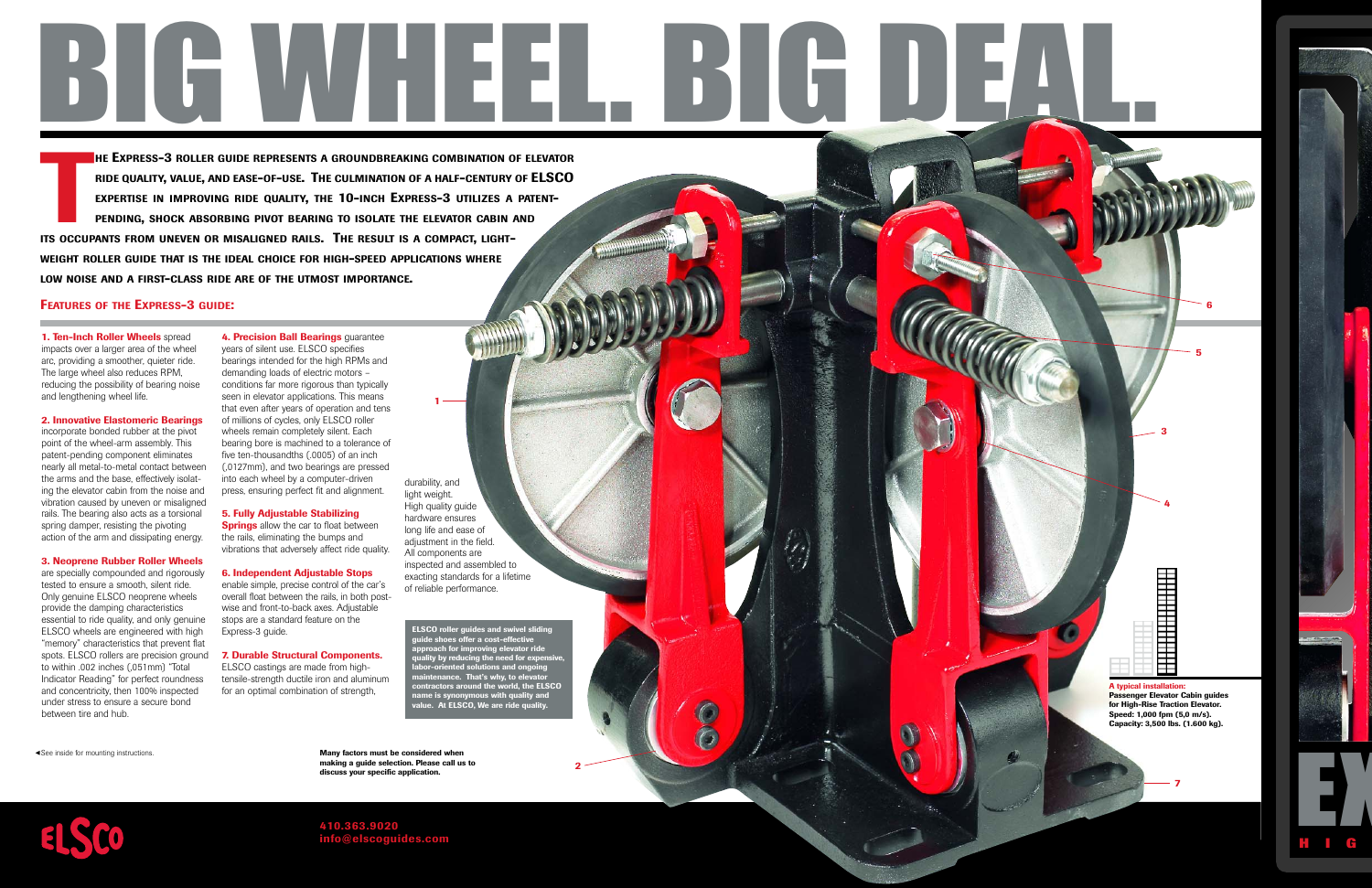ELSCO Express-3 elevator roller guides are designed with adjustment features that provide superior riding characteristics. The installer can easily adjust ELSCO guides to compensate for adverse operating conditions and to minimize noise, bumps and vibration. For optimum performance and longer roller wheel life, we recommend that elevator rails be properly aligned and cleaned, and the car balanced before operation.

ELSCO roller guides are carefully assembled, inspected, and packed to arrive in perfect condition. When your shipment arrives, inspect it carefully for damage and, if appropriate, immediately file a claim with the carrier. For best results, read all instructions thoroughly before proceeding with the installation



The Express-3 Guide comes completely assembled.



Begin by securing all four roller guides to the car frame. Starting with either top roller guide, position guide base over mounting holes or studs. Install mounting hardware (not included).



Position guide with the tread of face roller centered on rail as shown above. Be sure that guides are aligned properly (as shown) before making any further adjustments.





Improper alignment. Securely tighten the mounting bolts and/or nuts. Before making any adjustments, install all remaining roller guides by securing them to the car frame as shown in steps 2-4.



Begin adjustment with the top two roller guides. Using the spring pressure adjustment nut, tighten all three roller wheels on one guide so that each just touches the rail. There should be no pressure exerted on the rail at this point. **Repeat step 5 on the opposite top roller guide.**



Tighten one face roller by 2 full turns of the spring pressure adjustment nut. Repeat on the opposite face roller. At this point, each face roller should exert 25-50 lbs. (12 to 25kg) pressure against the face of each rail. It will be possible to skid the face roller wheel by hand with moderate effort. Be certain that the face roller wheel pressures are equal for each guide; adjust as necessary.



Adjust side roller wheel pressure. Turn the side arm adjusting nuts 2 full turns on each side of the roller guide. The face arm wheels should be tracking in the center of the rail. This represents approximately 25 to 50 lbs. (12 to 25kg) of wheel pressure on each side arm wheel. Repeat on the opposite side roller guide.



When properly adjusted, it will be possible to skid the side arm roller wheels by hand with moderate effort.



Turn the adjustable stop nut to increase or decrease the gap between the arm and the rubber surface of the adjustable stop nut to achieve the desired float. Recommended gap adjustment is  $\frac{1}{16}$ " to  $\frac{1}{8}$ " (1.5-3.00mm). Lock adjustable stop nut in place by tightening the supplied lock nut.



Repeat step 9 for all three adjustable stops

Repeat steps 5-10 on the bottom two roller service.

guides.

on each top roller guide.

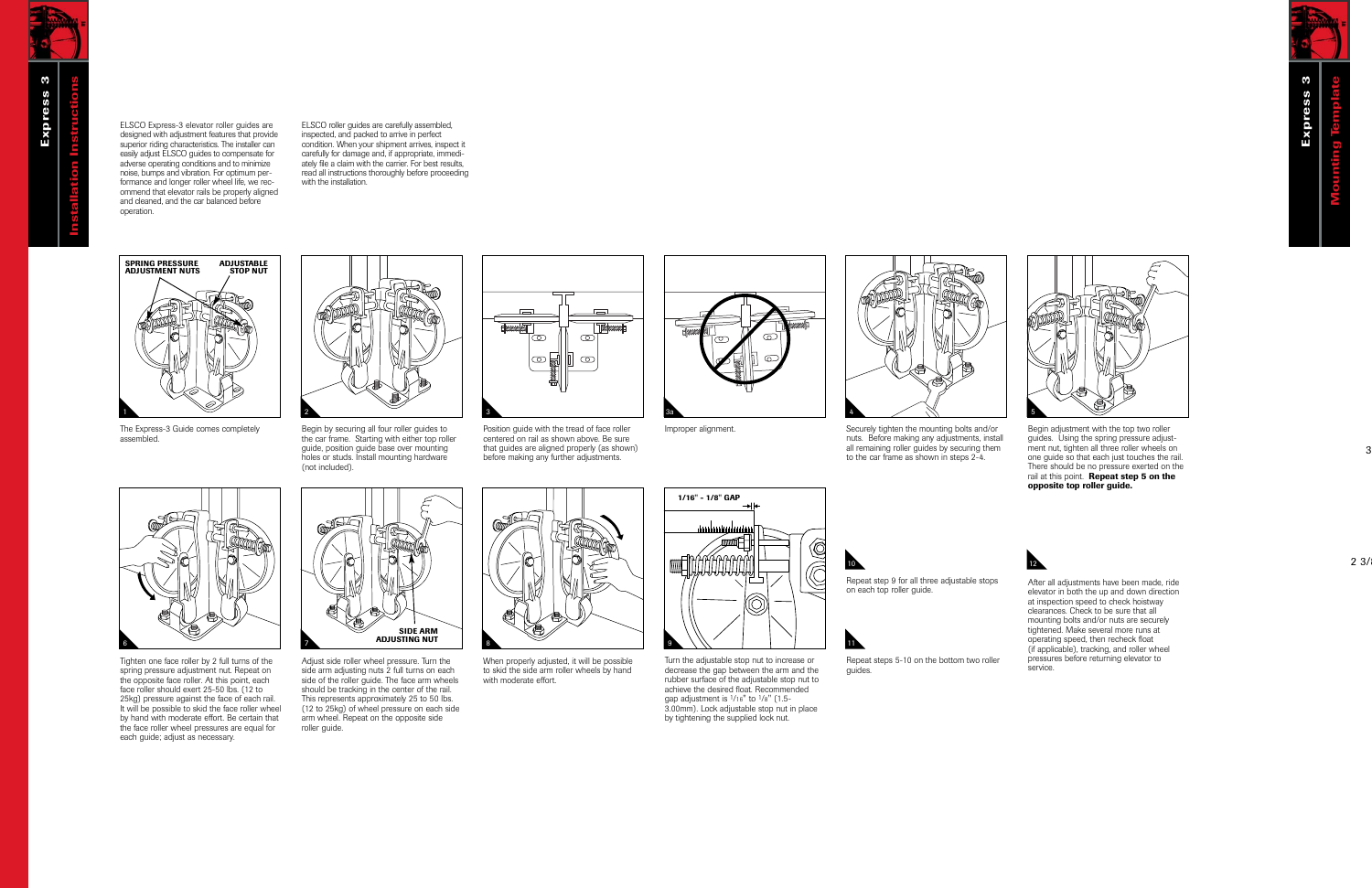# **TEMPLATE SHOWN 1:2 SCALE**

北